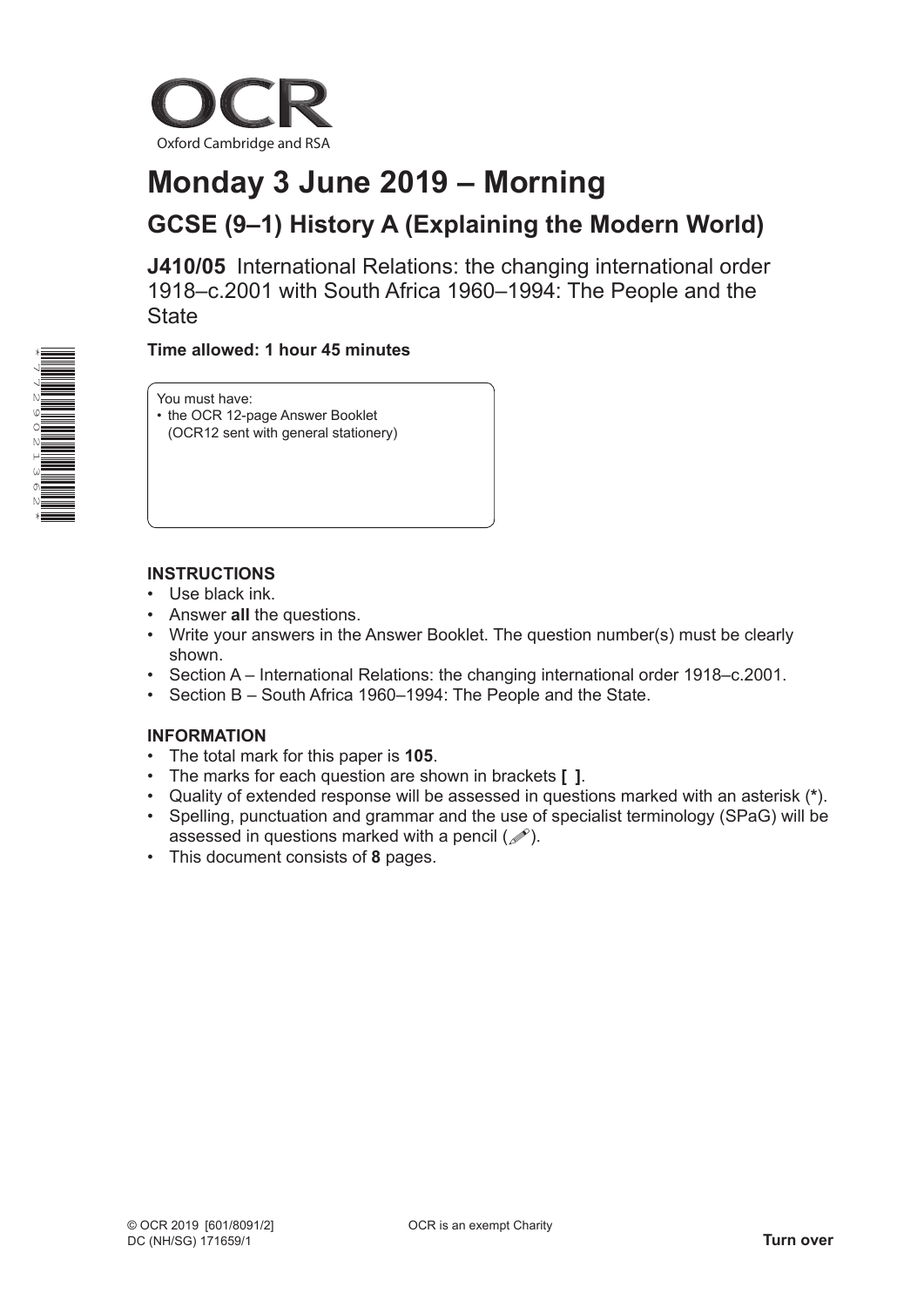#### **Section A**

#### **International Relations: the changing international order 1918–c.2001**

Answer **all** the questions. You are advised to spend about 1 hour on this section.

**1** Outline how international peace was encouraged in the 1920s. **[5]**

- **2** Explain why the USA and USSR clashed over Germany in the period 1945 to 1949. **[10]**
- **3** Study Interpretation A.

Do you think this interpretation is a fair comment on the reasons why the Cold War began? Use your knowledge and other interpretations of the early stages of the Cold War to support your<br>[25] answer. **[25]**

**4** Study Interpretation B.

Explain why **not** all historians and commentators have agreed with this interpretation. Use other interpretations and your knowledge to support your answer. **[20]**

( $\mathscr{D}$ ) Spelling, punctuation and grammar and the use of specialist terminology [5]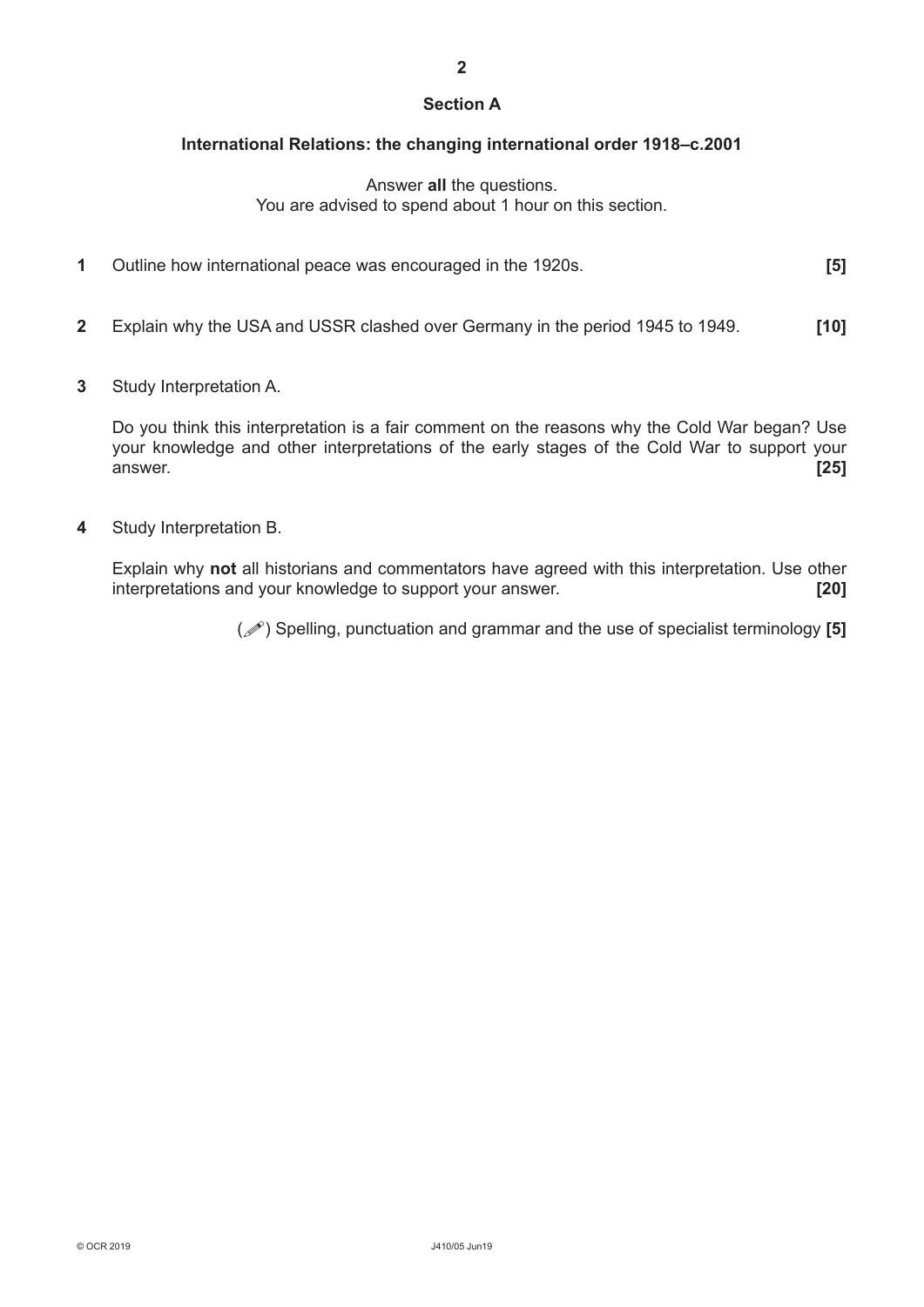#### **Interpretation A**

Stalin was determined for Russia to control Eastern Europe and to weaken Germany and this was the major cause of the Cold War. To understand Stalin's determination it is necessary to look back at what had happened to Russia during the Second World War. During the war, Germany and her allies had carried out terrible acts against the Russian people and Stalin was fearful of these countries allying with Germany again against the USSR. If the Soviet Union dominated Eastern Europe after the war then this could not happen and Stalin was determined to make sure that this was the case.

*From 'The Soviet Achievement', a book written by the British historian JP Nettl. It was first published in 1967.*

#### **Interpretation B**

Munich was the triumph of appeasement but it also marked its failure and this was largely down to Chamberlain. Hitler then took advantage of Chamberlain's actions and this also wrecked appeasement. Munich happened because of a mixture of Chamberlain's fear of war and also his good intentions and faith in diplomacy. In hindsight, fear was the more important of those two things.

*From 'English History 1914–45', a book written by the British historian AJP Taylor. It was first published in 1965.*

**Please turn over for Section B**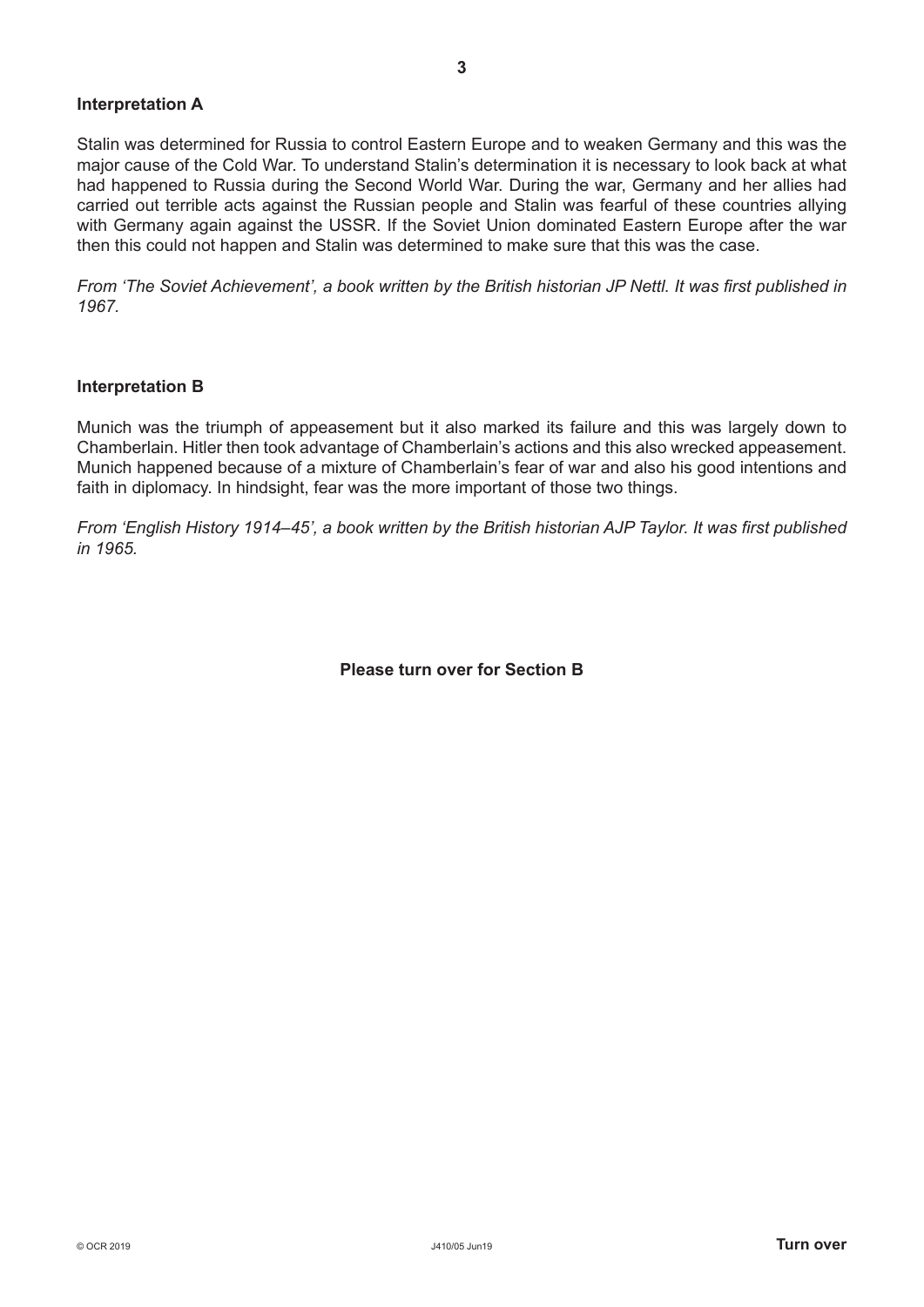#### **Section B**

#### **South Africa 1960–1994: The People and the State**

Answer **all** the questions. You are advised to spend about 45 minutes on this section.

| 5 Describe one consequence of the Rivonia Trial of 1964. | $[2]$ |
|----------------------------------------------------------|-------|
|                                                          |       |

- **6** Explain why President FW de Klerk decided to end Apartheid. **[10]**
- **7 (a)** Study Source A. How reliable is this source about Botha's strategies in South Africa at this time? **[5]**

#### **Source A**

Adapted from Republic of South Africa, 'Parliamentary debates', 25 January 1985, from © H Giliomee, 'Great expectations: Pres. PW Botha's Rubicon speech of 1985', p11, New Contree, No. 55, May 2008. Item removed due to third party copyright restrictions. Link to material: http:// dspace.nwu.ac.za/bitstream/handle/10394/5286/No\_55(2008)\_Giliomee\_H.pdf?sequence=1

*An extract from a speech given by President PW Botha to the South African parliament in January 1985.*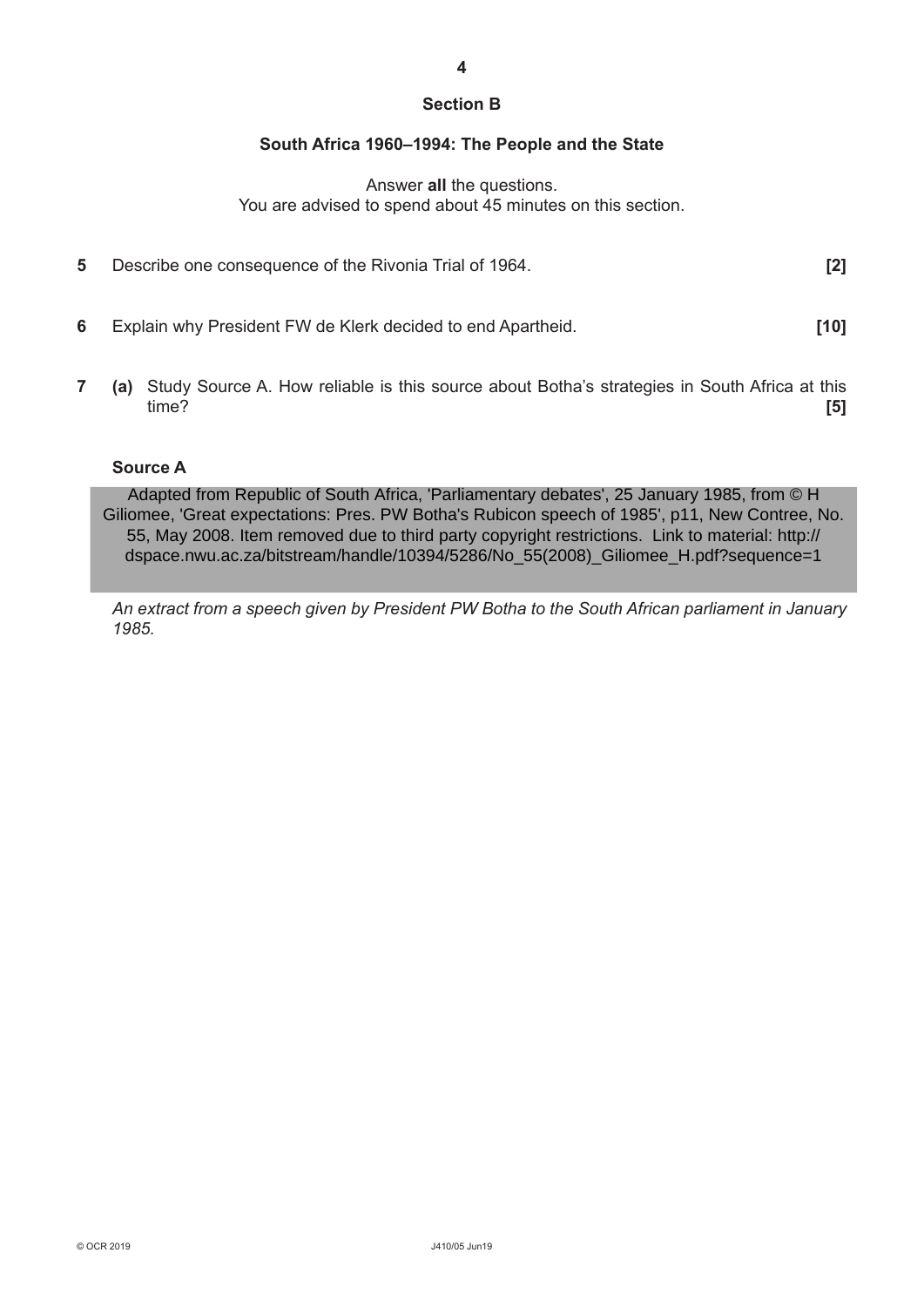**Source B**



*A poster produced by the Congress of South African Students (COSAS) in 1985. SADF stands for the South African Defence Force.*

**8\*** 'The South African government was very effective in crushing opposition to Apartheid.' How far do you agree with this view? **[18]**

# **END OF QUESTION PAPER**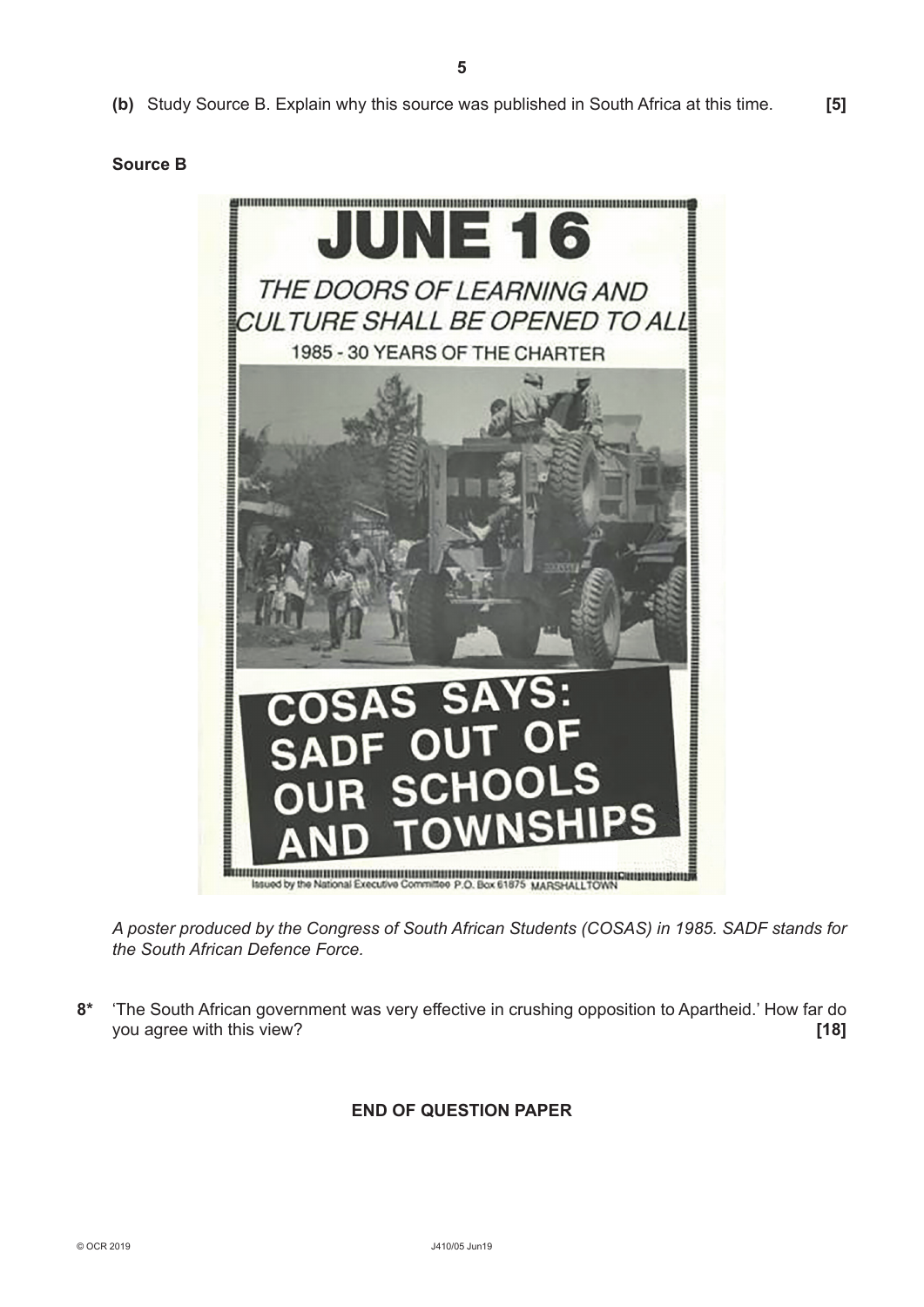# **BLANK PAGE**

**6**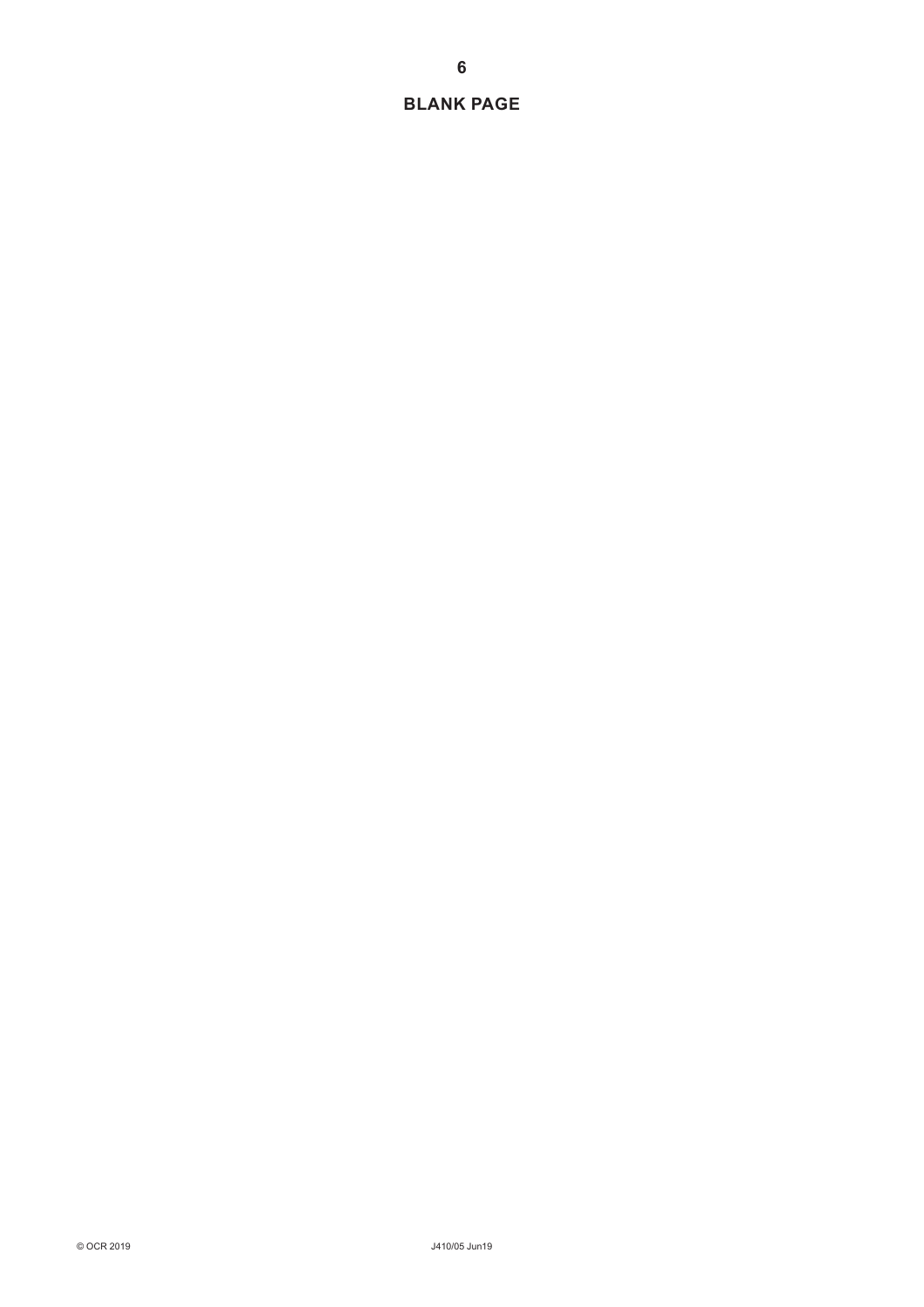# **BLANK PAGE**

**7**